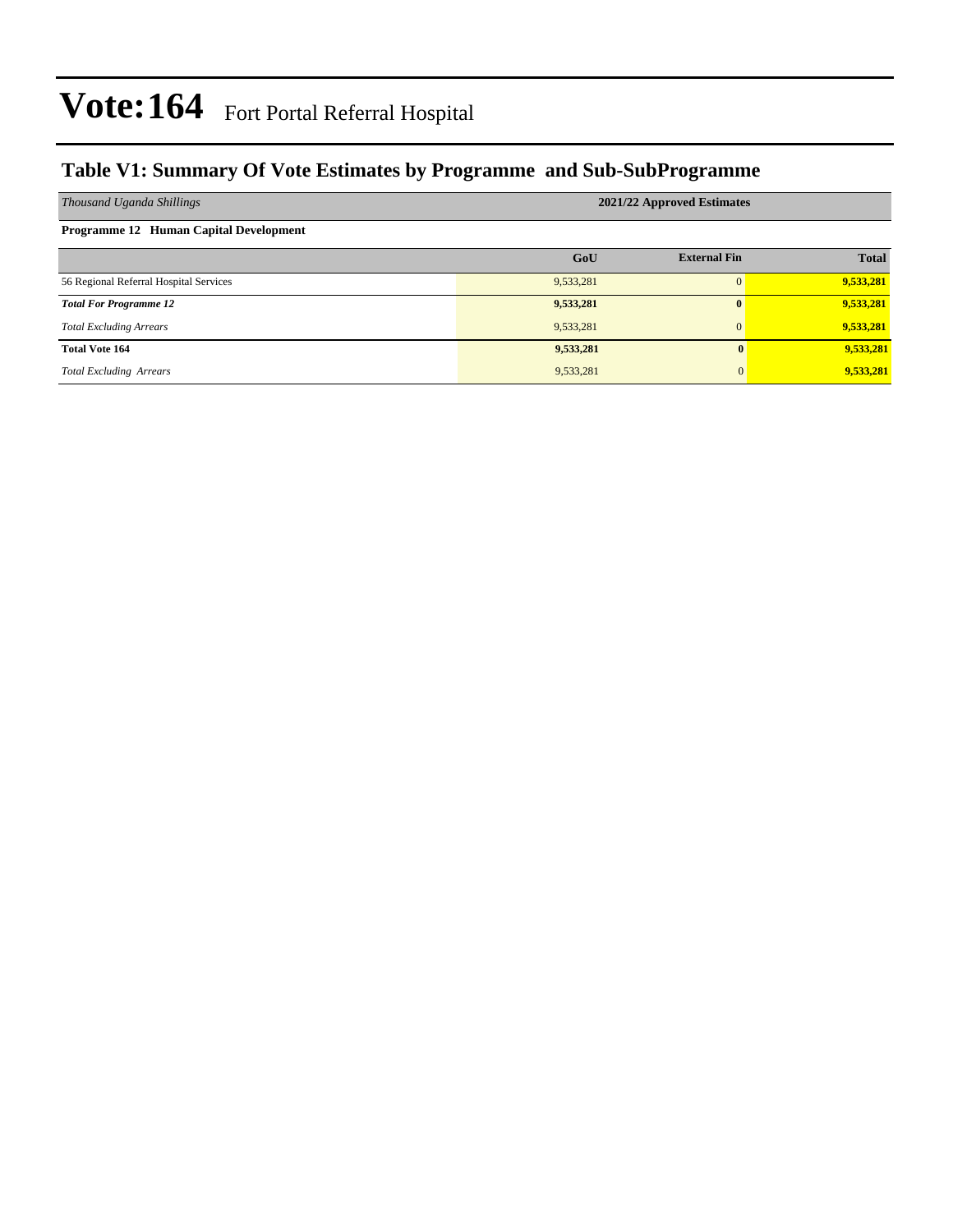### **Table V2: Summary Of Vote Estimates by Sub-SubProgramme,Department and Project**

| Thousand Uganda Shillings                                                 |                  | 2020/21 Approved Budget |                  | 2021/22 Approved Estimates |              |                               |              |
|---------------------------------------------------------------------------|------------------|-------------------------|------------------|----------------------------|--------------|-------------------------------|--------------|
| <b>Sub-SubProgramme 56 Regional Referral Hospital Services</b>            |                  |                         |                  |                            |              |                               |              |
| <b>Recurrent Budget Estimates</b>                                         | <b>Wage</b>      | <b>Non-Wage</b>         | <b>AIA</b>       | <b>Total</b>               | <b>Wage</b>  | <b>Non-Wage</b>               | <b>Total</b> |
| 01 Fort Portal Referral Hospital Services                                 | 5,626,933        | 2,954,983               | $\boldsymbol{0}$ | 8,581,916                  | 5,693,525    | 2,909,356                     | 8,602,881    |
| 02 Fort Portal Referral Hospital Internal Audit                           | $\mathbf{0}$     | 16,400                  | $\boldsymbol{0}$ | 16,400                     | $\mathbf{0}$ | 16,400                        | 16,400       |
| 03 Fort Portal Regional Maintenance                                       | $\mathbf{0}$     | 194,000                 | $\mathbf{0}$     | 194,000                    | $\mathbf{0}$ | 194,000                       | 194,000      |
| <b>Total Recurrent Budget Estimates for Sub-</b><br><b>SubProgramme</b>   | 5,626,933        | 3,165,383               | $\bf{0}$         | 8,792,316                  | 5,693,525    | 3,119,756                     | 8,813,281    |
| <b>Development Budget Estimates</b>                                       | <b>GoU</b> Dev't | <b>External Fin</b>     | <b>AIA</b>       | <b>Total</b>               |              | <b>GoU Dev't External Fin</b> | <b>Total</b> |
| 1004 Fort Portal Rehabilitation Referral Hospital                         | 580,000          | $\mathbf{0}$            | $\mathbf{0}$     | 580,000                    | 520,000      | $\overline{0}$                | 520,000      |
| 1576 Retooling of Fort Portal Regional Referral Hospital                  | 200,000          | $\boldsymbol{0}$        | $\mathbf{0}$     | 200,000                    | 200,000      | $\mathbf{0}$                  | 200,000      |
| <b>Total Development Budget Estimates for Sub-</b><br><b>SubProgramme</b> | 780,000          | $\bf{0}$                | $\bf{0}$         | 780,000                    | 720,000      | $\bf{0}$                      | 720,000      |
|                                                                           | GoU              | <b>External Fin</b>     | <b>AIA</b>       | <b>Total</b>               | GoU          | <b>External Fin</b>           | <b>Total</b> |
| <b>Total For Sub-SubProgramme 56</b>                                      | 9,572,316        | $\bf{0}$                | $\bf{0}$         | 9,572,316                  | 9,533,281    | $\bf{0}$                      | 9,533,281    |
| <b>Total Excluding Arrears</b>                                            | 9,445,484        | $\mathbf{0}$            | $\mathbf{0}$     | 9,445,484                  | 9,533,281    | $\mathbf{0}$                  | 9,533,281    |
| <b>Total Vote 164</b>                                                     | 9,572,316        | $\mathbf{0}$            | $\bf{0}$         | 9,572,316                  | 9,533,281    | $\bf{0}$                      | 9,533,281    |
| <b>Total Excluding Arrears</b>                                            | 9,445,484        | $\mathbf{0}$            | $\mathbf{0}$     | 9,445,484                  | 9,533,281    | $\overline{0}$                | 9,533,281    |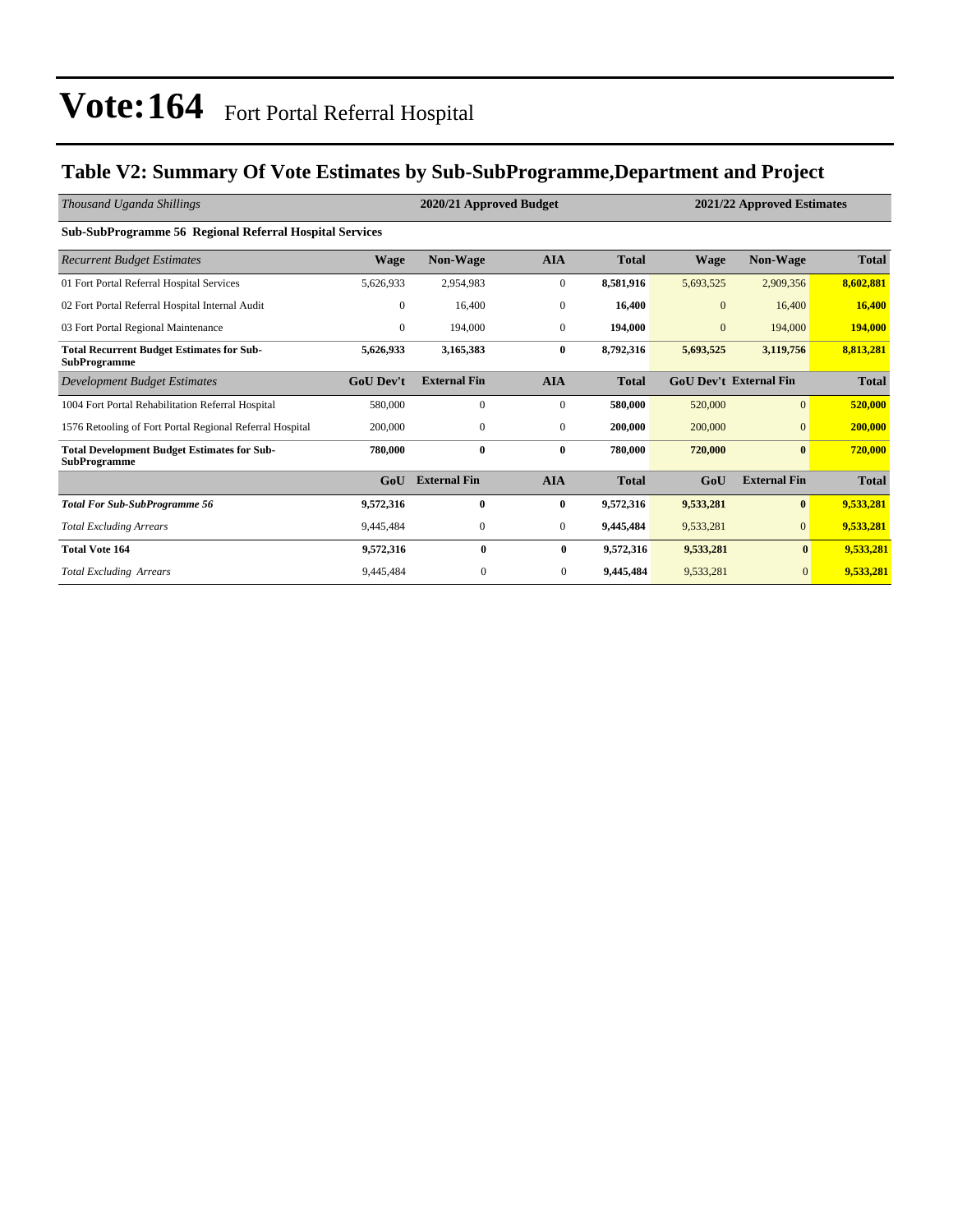### **Table V3: Summary Vote Estimates by Item**

| Thousand Uganda Shillings                                   | 2020/21 Approved Budget |                     |            |              | 2021/22 Approved Estimates |                     |               |  |
|-------------------------------------------------------------|-------------------------|---------------------|------------|--------------|----------------------------|---------------------|---------------|--|
|                                                             | GoU                     | <b>External Fin</b> | <b>AIA</b> | <b>Total</b> | GoU                        | <b>External Fin</b> | <b>Total</b>  |  |
| <b>Employees, Goods and Services (Outputs Provided)</b>     | 8,665,484               | $\bf{0}$            | $\bf{0}$   | 8,665,484    | 8,813,281                  | $\bf{0}$            | 8,813,281     |  |
| 211101 General Staff Salaries                               | 5,626,933               | $\bf{0}$            | $\bf{0}$   | 5,626,933    | 5,693,525                  | $\bf{0}$            | 5,693,525     |  |
| 211103 Allowances (Inc. Casuals, Temporary)                 | 329,000                 | $\bf{0}$            | $\bf{0}$   | 329,000      | 302,500                    | $\bf{0}$            | 302,500       |  |
| 212101 Social Security Contributions                        | 20,000                  | $\bf{0}$            | $\bf{0}$   | 20,000       | 3,000                      | $\bf{0}$            | 3,000         |  |
| 212102 Pension for General Civil Service                    | 447,026                 | 0                   | $\bf{0}$   | 447,026      | 514,747                    | $\bf{0}$            | 514,747       |  |
| 213001 Medical expenses (To employees)                      | 8,000                   | $\bf{0}$            | $\bf{0}$   | 8,000        | 10,000                     | $\bf{0}$            | 10,000        |  |
| 213002 Incapacity, death benefits and funeral expenses      | 2,000                   | $\bf{0}$            | 0          | 2,000        | 4,000                      | $\bf{0}$            | 4,000         |  |
| 213004 Gratuity Expenses                                    | 570,367                 | 0                   | $\bf{0}$   | 570,367      | 583,851                    | $\bf{0}$            | 583,851       |  |
| 221001 Advertising and Public Relations                     | 2,400                   | $\bf{0}$            | $\bf{0}$   | 2,400        | 1,000                      | $\bf{0}$            | 1,000         |  |
| 221002 Workshops and Seminars                               | 47,400                  | 0                   | $\bf{0}$   | 47,400       | 15,900                     | $\bf{0}$            | <b>15,900</b> |  |
| 221003 Staff Training                                       | 10,000                  | $\bf{0}$            | $\bf{0}$   | 10,000       | 1,000                      | $\bf{0}$            | 1,000         |  |
| 221006 Commissions and related charges                      | $\bf{0}$                | 0                   | $\bf{0}$   | 0            | 18,000                     | $\bf{0}$            | 18,000        |  |
| 221007 Books, Periodicals & Newspapers                      | 7,200                   | 0                   | $\bf{0}$   | 7,200        | 6,600                      | $\bf{0}$            | 6,600         |  |
| 221008 Computer supplies and Information Technology<br>(TT) | 23,000                  | $\bf{0}$            | $\bf{0}$   | 23,000       | 26,500                     | $\bf{0}$            | 26,500        |  |
| 221009 Welfare and Entertainment                            | 85,922                  | $\bf{0}$            | $\bf{0}$   | 85,922       | 57,100                     | $\bf{0}$            | 57,100        |  |
| 221010 Special Meals and Drinks                             | 25,000                  | 0                   | $\bf{0}$   | 25,000       | 18,795                     | $\bf{0}$            | 18,795        |  |
| 221011 Printing, Stationery, Photocopying and Binding       | 78,700                  | $\bf{0}$            | $\bf{0}$   | 78,700       | 57,400                     | $\bf{0}$            | 57,400        |  |
| 221012 Small Office Equipment                               | 1,800                   | $\bf{0}$            | $\bf{0}$   | 1,800        | 1,800                      | $\bf{0}$            | 1,800         |  |
| 221014 Bank Charges and other Bank related costs            | 1,000                   | 0                   | $\bf{0}$   | 1,000        | 1,000                      | $\bf{0}$            | 1,000         |  |
| 221020 IPPS Recurrent Costs                                 | 6,000                   | $\bf{0}$            | 0          | 6,000        | 10,000                     | $\bf{0}$            | 10,000        |  |
| 222001 Telecommunications                                   | 32,900                  | 0                   | $\bf{0}$   | 32,900       | 30,900                     | $\bf{0}$            | 30,900        |  |
| 222002 Postage and Courier                                  | 500                     | $\bf{0}$            | $\bf{0}$   | 500          | $\bf{0}$                   | $\bf{0}$            | $\bf{0}$      |  |
| 222003 Information and communications technology<br>(ICT)   | $\bf{0}$                | $\bf{0}$            | $\bf{0}$   | 0            | 5,000                      | $\bf{0}$            | 5,000         |  |
| 223001 Property Expenses                                    | 14,500                  | 0                   | $\bf{0}$   | 14,500       | 14,000                     | $\bf{0}$            | 14,000        |  |
| 223003 Rent – (Produced Assets) to private entities         | 7,200                   | 0                   | $\bf{0}$   | 7,200        | 14,000                     | $\bf{0}$            | 14,000        |  |
| 223004 Guard and Security services                          | 13,800                  | $\bf{0}$            | $\bf{0}$   | 13,800       | 13,000                     | $\bf{0}$            | 13,000        |  |
| 223005 Electricity                                          | 350,500                 | 0                   | $\bf{0}$   | 350,500      | 354,500                    | $\bf{0}$            | 354,500       |  |
| 223006 Water                                                | 242,436                 | $\bf{0}$            | $\bf{0}$   | 242,436      | 278,263                    | $\bf{0}$            | 278,263       |  |
| 223007 Other Utilities- (fuel, gas, firewood, charcoal)     | 7,000                   | 0                   | $\bf{0}$   | 7,000        | 7,000                      | $\bf{0}$            | 7,000         |  |
| 223901 Rent – (Produced Assets) to other govt. units        | $\bf{0}$                | 0                   | $\bf{0}$   | 0            | 20,000                     | $\bf{0}$            | 20,000        |  |
| 224001 Medical Supplies                                     | 180,000                 | $\bf{0}$            | $\bf{0}$   | 180,000      | 180,000                    | $\bf{0}$            | 180,000       |  |
| 224004 Cleaning and Sanitation                              | 111,500                 | 0                   | $\bf{0}$   | 111,500      | 150,000                    | $\bf{0}$            | 150,000       |  |
| 224005 Uniforms, Beddings and Protective Gear               | 14,000                  | $\bf{0}$            | $\bf{0}$   | 14,000       | 13,000                     | $\bf{0}$            | 13,000        |  |
| 227001 Travel inland                                        | 75,800                  | 0                   | $\bf{0}$   | 75,800       | 21,000                     | $\bf{0}$            | 21,000        |  |
| 227004 Fuel, Lubricants and Oils                            | 123,000                 | 0                   | $\bf{0}$   | 123,000      | 150,700                    | $\bf{0}$            | 150,700       |  |
| 228001 Maintenance - Civil                                  | 30,600                  | $\bf{0}$            | $\bf{0}$   | 30,600       | 38,600                     | $\bf{0}$            | 38,600        |  |
| 228002 Maintenance - Vehicles                               | 43,000                  | 0                   | $\bf{0}$   | 43,000       | 42,600                     | $\bf{0}$            | 42,600        |  |
| 228003 Maintenance – Machinery, Equipment $\&$<br>Furniture | 127,000                 | $\bf{0}$            | $\bf{0}$   | 127,000      | 154,000                    | $\bf{0}$            | 154,000       |  |
| <b>Investment</b> (Capital Purchases)                       | 780,000                 | $\bf{0}$            | $\bf{0}$   | 780,000      | 720,000                    | $\bf{0}$            | 720,000       |  |
| 312101 Non-Residential Buildings                            | 580,000                 | $\bf{0}$            | $\bf{0}$   | 580,000      | $\bf{0}$                   | $\bf{0}$            | $\mathbf{0}$  |  |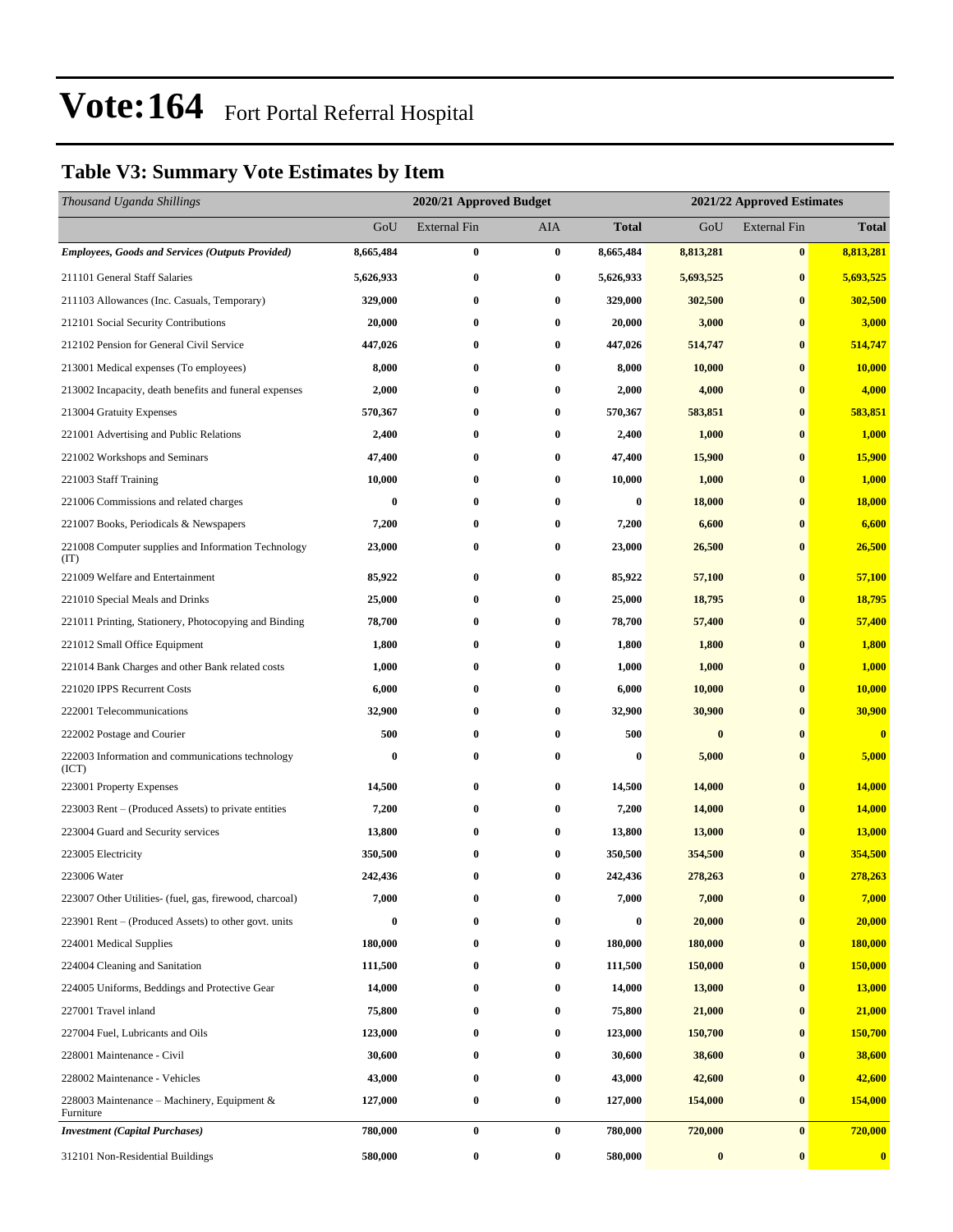| 312104 Other Structures                | $\bf{0}$  | $\bf{0}$     | $\bf{0}$     | $\bf{0}$  | 520,000      | $\mathbf{0}$   | 520,000      |
|----------------------------------------|-----------|--------------|--------------|-----------|--------------|----------------|--------------|
| 312212 Medical Equipment               | 200,000   | $\bf{0}$     | 0            | 200,000   | 200,000      | $\mathbf{0}$   | 200,000      |
| <b>Arrears</b>                         | 126,832   | 0            | 0            | 126,832   | $\mathbf{0}$ | $\mathbf{0}$   | $\bf{0}$     |
| 321612 Water arrears (Budgeting)       | 31,005    | $\bf{0}$     | $\mathbf{0}$ | 31.005    | $\bf{0}$     | $\mathbf{0}$   | $\mathbf{0}$ |
| 321614 Electricity arrears (Budgeting) | 95,827    | $\bf{0}$     | $\bf{0}$     | 95,827    | $\bf{0}$     | $\mathbf{0}$   | $\mathbf{0}$ |
| <b>Grand Total Vote 164</b>            | 9,572,316 | $\bf{0}$     | $\bf{0}$     | 9,572,316 | 9,533,281    | $\bf{0}$       | 9,533,281    |
| <b>Total Excluding Arrears</b>         | 9,445,484 | $\mathbf{0}$ | $\mathbf{0}$ | 9.445.484 | 9,533,281    | $\overline{0}$ | 9,533,281    |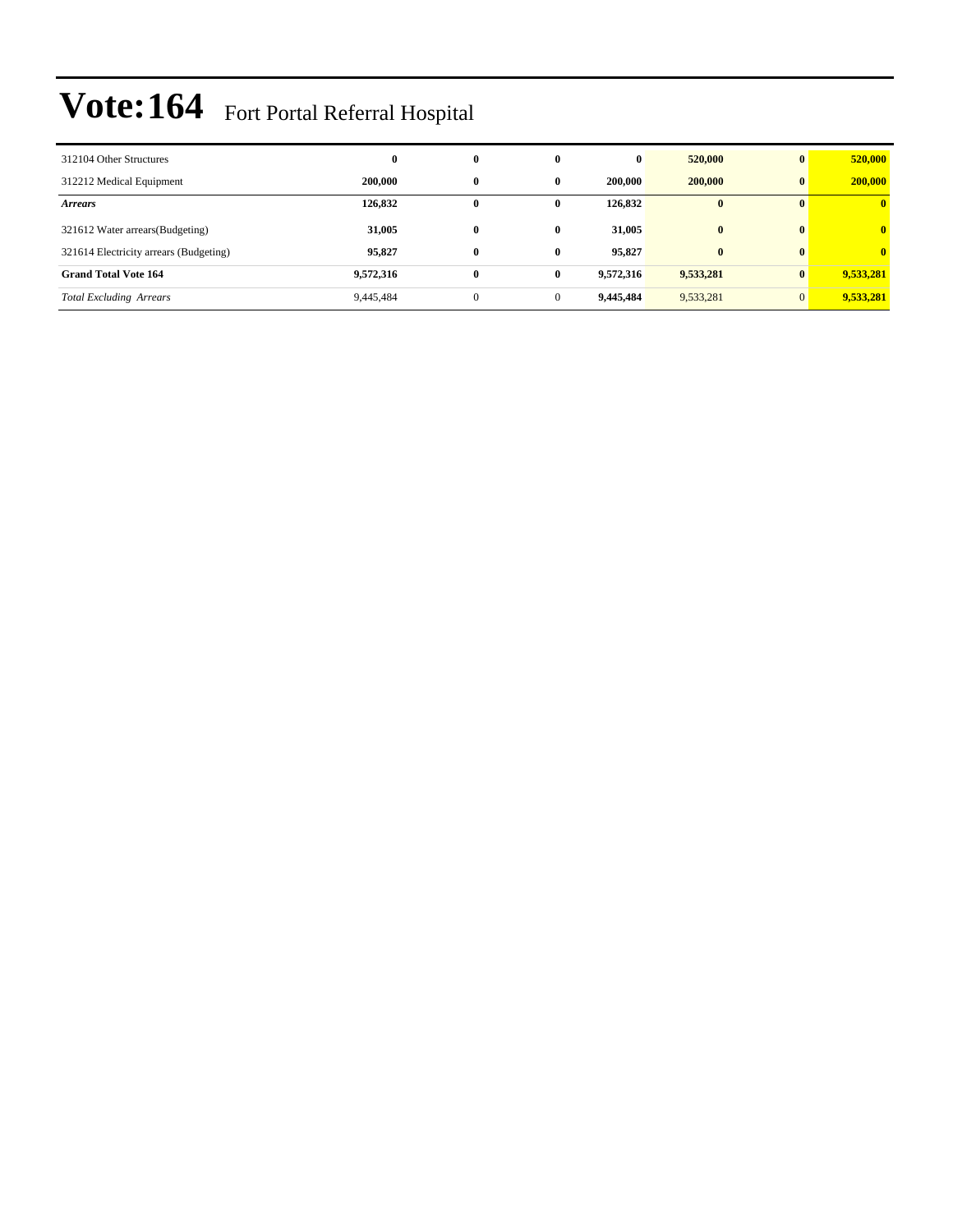#### **Table V4: Detailed Estimates by Sub-SubProgramme, Department,Project and Budget Output and Item**

#### *Sub-SubProgrammme 56 Regional Referral Hospital Services*

*Recurrent Budget Estimates*

#### **Department 01 Fort Portal Referral Hospital Services**

| Thousand Uganda Shillings                                |                  | 2020/21 Approved Budget |                  | 2021/22 Approved Estimates |                  |                  |               |  |  |
|----------------------------------------------------------|------------------|-------------------------|------------------|----------------------------|------------------|------------------|---------------|--|--|
| <b>Outputs Provided</b>                                  | Wage             | Non Wage                | <b>AIA</b>       | <b>Total</b>               | Wage             | Non Wage         | <b>Total</b>  |  |  |
| <b>Budget Output 085601 Inpatient services</b>           |                  |                         |                  |                            |                  |                  |               |  |  |
| 211101 General Staff Salaries                            | $\boldsymbol{0}$ | $\boldsymbol{0}$        | $\boldsymbol{0}$ | $\bf{0}$                   | 5,693,525        | $\overline{0}$   | 5,693,525     |  |  |
| 211103 Allowances (Inc. Casuals, Temporary)              | $\mathbf{0}$     | 200,000                 | $\boldsymbol{0}$ | 200,000                    | $\mathbf{0}$     | 175,000          | 175,000       |  |  |
| 212101 Social Security Contributions                     | $\boldsymbol{0}$ | 20,000                  | $\mathbf{0}$     | 20,000                     | $\mathbf{0}$     | $\Omega$         | $\bf{0}$      |  |  |
| 213001 Medical expenses (To employees)                   | $\boldsymbol{0}$ | 6,000                   | $\boldsymbol{0}$ | 6,000                      | $\boldsymbol{0}$ | 9,000            | 9,000         |  |  |
| 213002 Incapacity, death benefits and funeral expenses   | $\boldsymbol{0}$ | 2,000                   | $\mathbf{0}$     | 2,000                      | $\boldsymbol{0}$ | $\mathbf{0}$     | $\mathbf{0}$  |  |  |
| 221002 Workshops and Seminars                            | $\boldsymbol{0}$ | 10,000                  | $\boldsymbol{0}$ | 10,000                     | $\boldsymbol{0}$ | 2,000            | 2,000         |  |  |
| 221008 Computer supplies and Information Technology (IT) | $\boldsymbol{0}$ | 5,000                   | $\mathbf{0}$     | 5,000                      | $\boldsymbol{0}$ | 3,000            | 3,000         |  |  |
| 221009 Welfare and Entertainment                         | $\boldsymbol{0}$ | 22,000                  | $\mathbf{0}$     | 22,000                     | $\mathbf{0}$     | 10,000           | 10,000        |  |  |
| 221010 Special Meals and Drinks                          | $\boldsymbol{0}$ | 25,000                  | $\boldsymbol{0}$ | 25,000                     | $\boldsymbol{0}$ | 6,000            | 6,000         |  |  |
| 221011 Printing, Stationery, Photocopying and Binding    | $\boldsymbol{0}$ | 20,000                  | $\mathbf{0}$     | 20,000                     | $\boldsymbol{0}$ | 10,000           | 10,000        |  |  |
| 222001 Telecommunications                                | $\boldsymbol{0}$ | 6,000                   | $\boldsymbol{0}$ | 6,000                      | $\boldsymbol{0}$ | 10,000           | 10,000        |  |  |
| 223001 Property Expenses                                 | $\boldsymbol{0}$ | 5,000                   | $\mathbf{0}$     | 5,000                      | $\mathbf{0}$     | 4,000            | 4,000         |  |  |
| 223003 Rent - (Produced Assets) to private entities      | $\boldsymbol{0}$ | $\mathbf{0}$            | $\mathbf{0}$     | $\mathbf{0}$               | $\boldsymbol{0}$ | 14,000           | 14,000        |  |  |
| 223005 Electricity                                       | $\boldsymbol{0}$ | 300,000                 | $\boldsymbol{0}$ | 300,000                    | $\boldsymbol{0}$ | 265,000          | 265,000       |  |  |
| 223006 Water                                             | $\boldsymbol{0}$ | 210,436                 | $\mathbf{0}$     | 210,436                    | $\boldsymbol{0}$ | 214,000          | 214,000       |  |  |
| 224004 Cleaning and Sanitation                           | $\boldsymbol{0}$ | 55,000                  | $\boldsymbol{0}$ | 55,000                     | $\boldsymbol{0}$ | 86,000           | 86,000        |  |  |
| 224005 Uniforms, Beddings and Protective Gear            | $\boldsymbol{0}$ | 6,000                   | $\mathbf{0}$     | 6,000                      | $\mathbf{0}$     | $\Omega$         | $\bf{0}$      |  |  |
| 227001 Travel inland                                     | $\boldsymbol{0}$ | 5,000                   | $\mathbf{0}$     | 5,000                      | $\mathbf{0}$     | 10,000           | 10,000        |  |  |
| 227004 Fuel, Lubricants and Oils                         | $\boldsymbol{0}$ | 56,000                  | $\boldsymbol{0}$ | 56,000                     | $\boldsymbol{0}$ | 34,000           | 34,000        |  |  |
| 228001 Maintenance - Civil                               | $\boldsymbol{0}$ | 7,000                   | $\mathbf{0}$     | 7,000                      | $\boldsymbol{0}$ | 20,000           | 20,000        |  |  |
| 228002 Maintenance - Vehicles                            | $\boldsymbol{0}$ | 6,000                   | $\boldsymbol{0}$ | 6,000                      | $\boldsymbol{0}$ | 10,000           | 10,000        |  |  |
| 228003 Maintenance – Machinery, Equipment & Furniture    | $\boldsymbol{0}$ | 10,000                  | $\mathbf{0}$     | 10,000                     | $\mathbf{0}$     | 12,000           | 12,000        |  |  |
| <b>Total Cost of Budget Output 01</b>                    | 0                | 976,436                 | 0                | 976,436                    | 5,693,525        | 894,000          | 6,587,525     |  |  |
| <b>Budget Output 085602 Outpatient services</b>          |                  |                         |                  |                            |                  |                  |               |  |  |
| 211103 Allowances (Inc. Casuals, Temporary)              | $\boldsymbol{0}$ | 30,000                  | $\mathbf{0}$     | 30,000                     | $\mathbf{0}$     | 30,000           | 30,000        |  |  |
| 213001 Medical expenses (To employees)                   | $\boldsymbol{0}$ | $\boldsymbol{0}$        | $\boldsymbol{0}$ | $\bf{0}$                   | $\mathbf{0}$     | 1,000            | 1,000         |  |  |
| 213002 Incapacity, death benefits and funeral expenses   | $\overline{0}$   | $\boldsymbol{0}$        | $\mathbf{0}$     | $\bf{0}$                   | $\mathbf{0}$     | 1,000            | 1,000         |  |  |
| 221002 Workshops and Seminars                            | $\mathbf{0}$     | 6,000                   | $\mathbf{0}$     | 6,000                      | $\boldsymbol{0}$ | 4,000            | 4,000         |  |  |
| 221008 Computer supplies and Information Technology (IT) | $\boldsymbol{0}$ | 2,000                   | $\mathbf{0}$     | 2,000                      | $\boldsymbol{0}$ | 2,000            | 2,000         |  |  |
| 221009 Welfare and Entertainment                         | $\boldsymbol{0}$ | 10,000                  | $\boldsymbol{0}$ | 10,000                     | $\boldsymbol{0}$ | 10,000           | <b>10,000</b> |  |  |
| 221011 Printing, Stationery, Photocopying and Binding    | $\boldsymbol{0}$ | 5,000                   | $\boldsymbol{0}$ | 5,000                      | $\boldsymbol{0}$ | 5,000            | 5,000         |  |  |
| 222001 Telecommunications                                | $\boldsymbol{0}$ | 8,000                   | $\boldsymbol{0}$ | 8,000                      | $\boldsymbol{0}$ | $\boldsymbol{0}$ | $\bf{0}$      |  |  |
| 222003 Information and communications technology (ICT)   | $\mathbf{0}$     | $\boldsymbol{0}$        | $\mathbf{0}$     | $\bf{0}$                   | $\mathbf{0}$     | 3,000            | 3,000         |  |  |
| 223001 Property Expenses                                 | $\boldsymbol{0}$ | 5,000                   | $\boldsymbol{0}$ | 5,000                      | $\mathbf{0}$     | $\overline{0}$   | $\bf{0}$      |  |  |
| 223004 Guard and Security services                       | $\boldsymbol{0}$ | $\boldsymbol{0}$        | $\boldsymbol{0}$ | $\bf{0}$                   | $\mathbf{0}$     | 8,000            | 8,000         |  |  |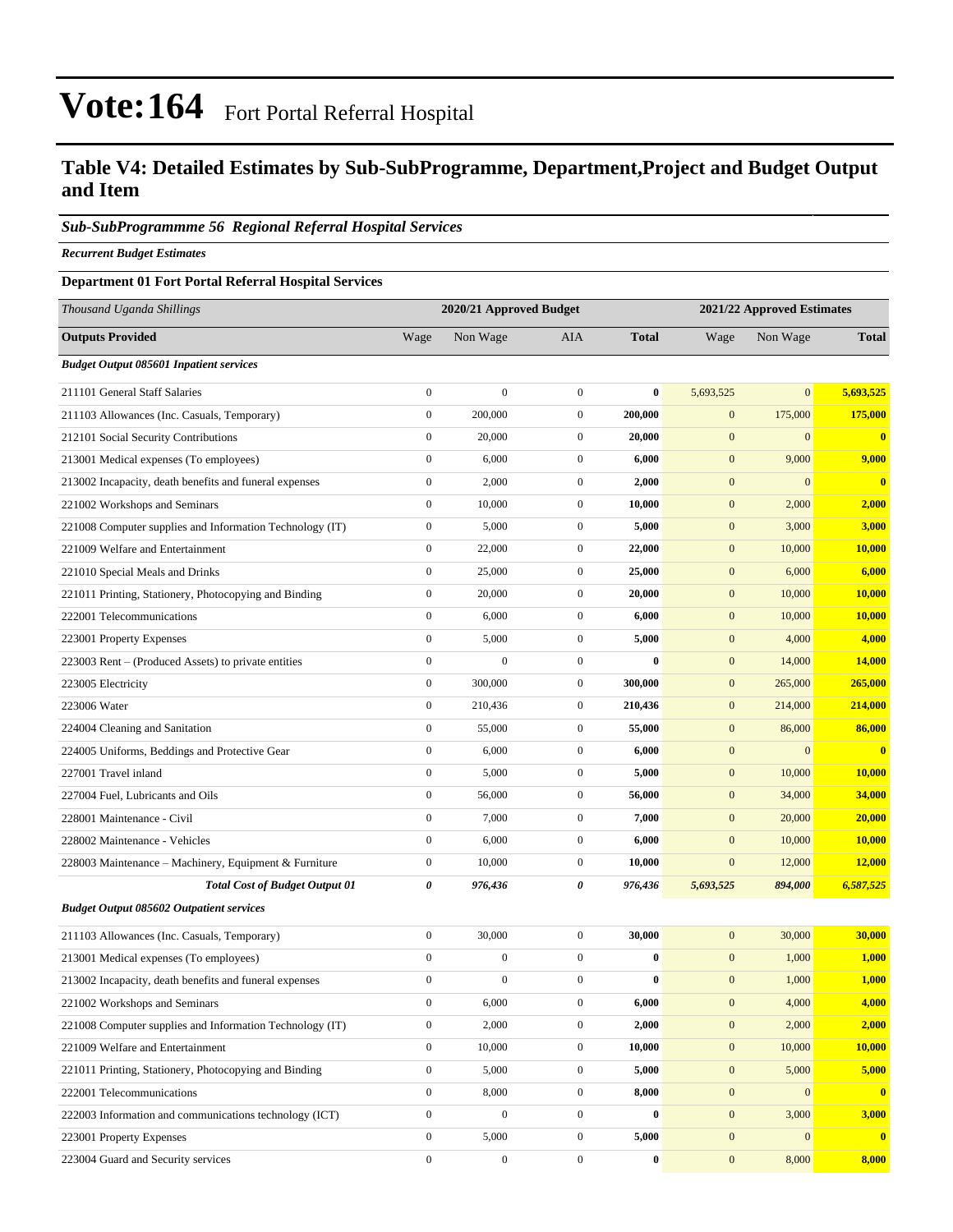| 223005 Electricity                                                                             | $\boldsymbol{0}$      | 15,000           | $\boldsymbol{0}$ | 15,000    | $\mathbf{0}$<br>10,000           | 10,000        |
|------------------------------------------------------------------------------------------------|-----------------------|------------------|------------------|-----------|----------------------------------|---------------|
| 223006 Water                                                                                   | $\mathbf{0}$          | 4,000            | $\boldsymbol{0}$ | 4,000     | $\boldsymbol{0}$<br>4,000        | 4,000         |
| 224001 Medical Supplies                                                                        | $\boldsymbol{0}$      | $\mathbf{0}$     | $\boldsymbol{0}$ | $\bf{0}$  | $\mathbf{0}$<br>18,000           | 18,000        |
| 224004 Cleaning and Sanitation                                                                 | $\boldsymbol{0}$      | 18,000           | $\boldsymbol{0}$ | 18,000    | $\boldsymbol{0}$<br>2,000        | 2,000         |
| 224005 Uniforms, Beddings and Protective Gear                                                  | $\mathbf{0}$          | 5,000            | $\boldsymbol{0}$ | 5,000     | $\mathbf{0}$<br>10,000           | 10,000        |
| 227001 Travel inland                                                                           | $\boldsymbol{0}$      | 4,000            | $\boldsymbol{0}$ | 4,000     | $\mathbf{0}$<br>4,000            | 4,000         |
| 227004 Fuel, Lubricants and Oils                                                               | $\boldsymbol{0}$      | 10,000           | $\boldsymbol{0}$ | 10,000    | $\boldsymbol{0}$<br>10,000       | 10,000        |
| 228001 Maintenance - Civil                                                                     | $\boldsymbol{0}$      | 4,000            | $\boldsymbol{0}$ | 4,000     | $\mathbf{0}$<br>4,000            | 4,000         |
| 228002 Maintenance - Vehicles                                                                  | $\boldsymbol{0}$      | 4,000            | $\boldsymbol{0}$ | 4,000     | $\boldsymbol{0}$<br>4,000        | 4,000         |
| <b>Total Cost of Budget Output 02</b>                                                          | $\boldsymbol{\theta}$ | 130,000          | 0                | 130,000   | $\boldsymbol{\theta}$<br>130,000 | 130,000       |
| Budget Output 085603 Medicines and health supplies procured and dispensed                      |                       |                  |                  |           |                                  |               |
| 211103 Allowances (Inc. Casuals, Temporary)                                                    | $\boldsymbol{0}$      | 15,000           | $\boldsymbol{0}$ | 15,000    | $\mathbf{0}$<br>15,000           | 15,000        |
| 221002 Workshops and Seminars                                                                  | $\mathbf{0}$          | 1,000            | $\boldsymbol{0}$ | 1,000     | 1,000<br>$\boldsymbol{0}$        | 1,000         |
| 221008 Computer supplies and Information Technology (IT)                                       | $\boldsymbol{0}$      | 2,000            | $\boldsymbol{0}$ | 2,000     | $\boldsymbol{0}$<br>4,000        | 4,000         |
| 221009 Welfare and Entertainment                                                               | $\mathbf{0}$          | 1,000            | $\boldsymbol{0}$ | 1,000     | $\boldsymbol{0}$<br>$\mathbf{0}$ | $\bf{0}$      |
| 221011 Printing, Stationery, Photocopying and Binding                                          | $\mathbf{0}$          | 500              | $\boldsymbol{0}$ | 500       | $\mathbf{0}$<br>$\overline{0}$   | $\bf{0}$      |
| 223006 Water                                                                                   | $\boldsymbol{0}$      | 1,000            | $\boldsymbol{0}$ | 1,000     | $\mathbf{0}$<br>$\overline{0}$   | $\bf{0}$      |
| 224001 Medical Supplies                                                                        | $\mathbf{0}$          | 180,000          | $\boldsymbol{0}$ | 180,000   | $\boldsymbol{0}$<br>162,000      | 162,000       |
| 224004 Cleaning and Sanitation                                                                 | $\boldsymbol{0}$      | 2,000            | $\boldsymbol{0}$ | 2,000     | $\mathbf{0}$<br>5,000            | 5,000         |
|                                                                                                | $\boldsymbol{0}$      | 5,000            | $\boldsymbol{0}$ | 5,000     | $\boldsymbol{0}$<br>20,000       | 20,000        |
| 228003 Maintenance – Machinery, Equipment & Furniture<br><b>Total Cost of Budget Output 03</b> | 0                     | 207,500          | 0                | 207,500   | 207,000<br>$\boldsymbol{\theta}$ | 207,000       |
| <b>Budget Output 085604 Diagnostic services</b>                                                |                       |                  |                  |           |                                  |               |
|                                                                                                |                       |                  |                  |           |                                  |               |
| 211103 Allowances (Inc. Casuals, Temporary)                                                    | $\boldsymbol{0}$      | 8,000            | $\boldsymbol{0}$ | 8,000     | $\boldsymbol{0}$<br>8,000        | 8,000         |
| 221002 Workshops and Seminars                                                                  | $\boldsymbol{0}$      | 2,000            | $\boldsymbol{0}$ | 2,000     | $\mathbf{0}$<br>2,000            | 2,000         |
| 221008 Computer supplies and Information Technology (IT)                                       | $\boldsymbol{0}$      | 2,000            | $\boldsymbol{0}$ | 2,000     | $\boldsymbol{0}$<br>2,000        | 2,000         |
| 221009 Welfare and Entertainment                                                               | $\mathbf{0}$          | 10,000           | $\boldsymbol{0}$ | 10,000    | $\boldsymbol{0}$<br>10,000       | <b>10,000</b> |
| 221011 Printing, Stationery, Photocopying and Binding                                          | $\mathbf{0}$          | 5,000            | $\boldsymbol{0}$ | 5,000     | $\mathbf{0}$<br>5,000            | 5,000         |
| 222001 Telecommunications                                                                      | $\boldsymbol{0}$      | 800              | $\boldsymbol{0}$ | 800       | $\boldsymbol{0}$<br>800          | 800           |
| 223005 Electricity                                                                             | $\boldsymbol{0}$      | 6,000            | $\boldsymbol{0}$ | 6,000     | $\boldsymbol{0}$<br>6,000        | 6,000         |
| 223006 Water                                                                                   | $\boldsymbol{0}$      | 6,000            | $\boldsymbol{0}$ | 6,000     | $\boldsymbol{0}$<br>6,000        | 6,000         |
| 224004 Cleaning and Sanitation                                                                 | $\boldsymbol{0}$      | 6,000            | $\mathbf{0}$     | 6,000     | $\boldsymbol{0}$<br>6,000        | 6,000         |
| 227001 Travel inland                                                                           | $\boldsymbol{0}$      | 15,000           | $\boldsymbol{0}$ | 15,000    | $\boldsymbol{0}$<br>1,000        | 1,000         |
| 227004 Fuel, Lubricants and Oils                                                               | $\boldsymbol{0}$      | 5,000            | $\boldsymbol{0}$ | 5,000     | $\boldsymbol{0}$<br>7,500        | 7,500         |
| 228001 Maintenance - Civil                                                                     | $\boldsymbol{0}$      | 1,600            | $\boldsymbol{0}$ | 1,600     | $\mathbf{0}$<br>1,600            | 1,600         |
| 228002 Maintenance - Vehicles                                                                  | $\boldsymbol{0}$      | 1,000            | $\boldsymbol{0}$ | 1,000     | $\mathbf{0}$<br>2,500            | 2,500         |
| 228003 Maintenance - Machinery, Equipment & Furniture                                          | $\boldsymbol{0}$      | $\boldsymbol{0}$ | $\boldsymbol{0}$ | $\bf{0}$  | $\boldsymbol{0}$<br>10,000       | <b>10,000</b> |
| <b>Total Cost of Budget Output 04</b>                                                          | $\boldsymbol{\theta}$ | 68,400           | 0                | 68,400    | $\boldsymbol{\theta}$<br>68,400  | 68,400        |
| <b>Budget Output 085605 Hospital Management and support services</b>                           |                       |                  |                  |           |                                  |               |
| 211101 General Staff Salaries                                                                  | 5,626,933             | $\boldsymbol{0}$ | $\boldsymbol{0}$ | 5,626,933 | $\mathbf{0}$<br>$\overline{0}$   | $\bf{0}$      |
| 211103 Allowances (Inc. Casuals, Temporary)                                                    | $\boldsymbol{0}$      | 31,000           | $\boldsymbol{0}$ | 31,000    | 31,000<br>$\boldsymbol{0}$       | 31,000        |
| 212101 Social Security Contributions                                                           | $\boldsymbol{0}$      | $\boldsymbol{0}$ | $\boldsymbol{0}$ | $\bf{0}$  | $\mathbf{0}$<br>3,000            | 3,000         |
| 213002 Incapacity, death benefits and funeral expenses                                         | $\boldsymbol{0}$      | $\boldsymbol{0}$ | $\boldsymbol{0}$ | $\bf{0}$  | $\boldsymbol{0}$<br>3,000        | 3,000         |
| 221001 Advertising and Public Relations                                                        | $\boldsymbol{0}$      | 2,400            | $\boldsymbol{0}$ | 2,400     | $\boldsymbol{0}$<br>1,000        | 1,000         |
| 221002 Workshops and Seminars                                                                  | $\boldsymbol{0}$      | 2,400            | $\boldsymbol{0}$ | 2,400     | $\mathbf{0}$<br>2,400            | 2,400         |
| 221006 Commissions and related charges                                                         | $\boldsymbol{0}$      | $\boldsymbol{0}$ | $\boldsymbol{0}$ | $\bf{0}$  | $\boldsymbol{0}$<br>18,000       | <b>18,000</b> |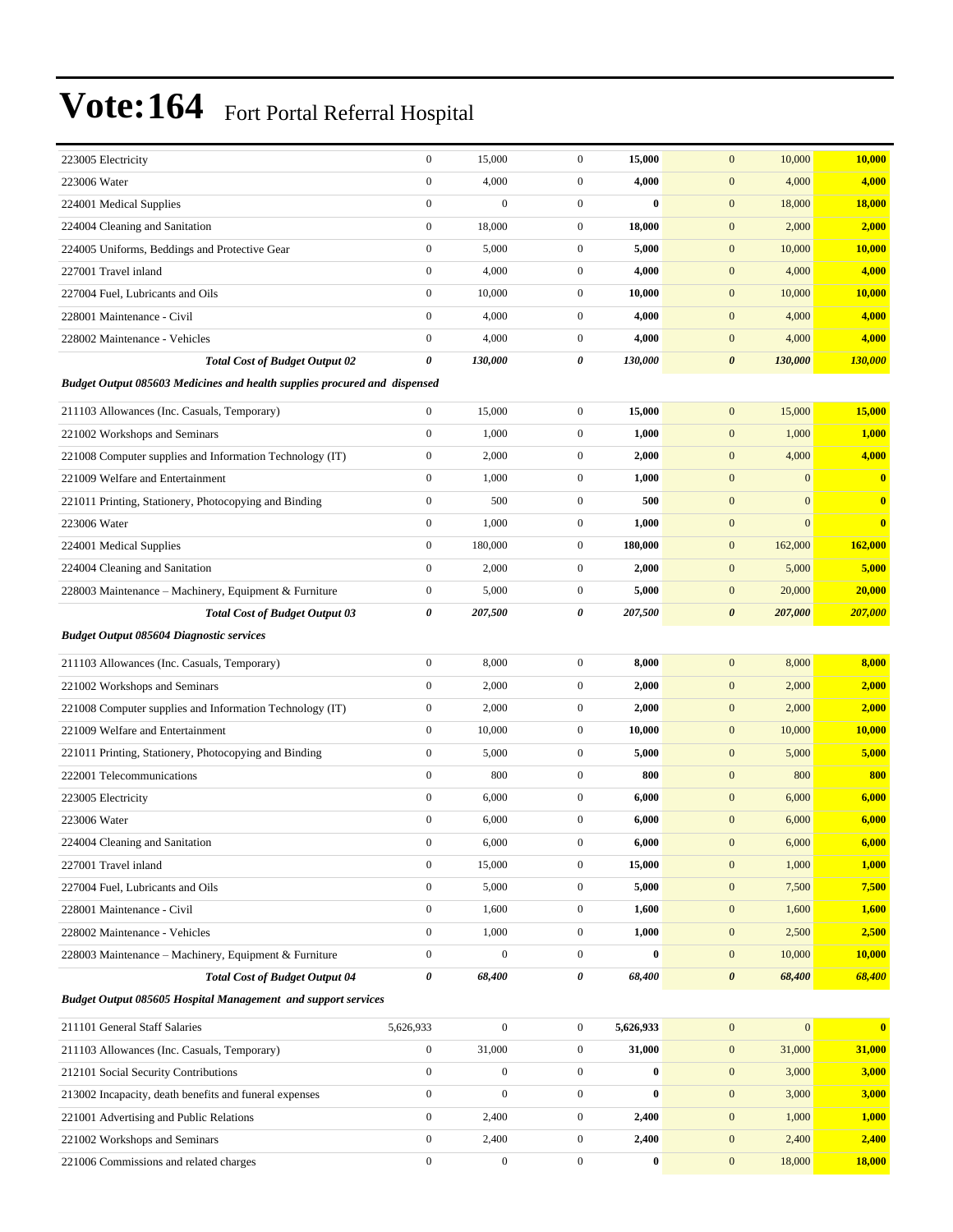| 221007 Books, Periodicals & Newspapers                             | $\boldsymbol{0}$ | 6,000            | $\overline{0}$   | 6,000        | 6,000<br>$\mathbf{0}$                | 6,000        |
|--------------------------------------------------------------------|------------------|------------------|------------------|--------------|--------------------------------------|--------------|
| 221008 Computer supplies and Information Technology (IT)           | $\boldsymbol{0}$ | 3,000            | $\mathbf{0}$     | 3,000        | $\boldsymbol{0}$<br>3,000            | 3,000        |
| 221009 Welfare and Entertainment                                   | $\boldsymbol{0}$ | 16,962           | $\mathbf{0}$     | 16,962       | $\mathbf{0}$<br>20,000               | 20,000       |
| 221010 Special Meals and Drinks                                    | $\boldsymbol{0}$ | $\boldsymbol{0}$ | $\overline{0}$   | $\bf{0}$     | 7,000<br>$\mathbf{0}$                | 7,000        |
| 221011 Printing, Stationery, Photocopying and Binding              | $\boldsymbol{0}$ | 16,000           | $\mathbf{0}$     | 16,000       | $\mathbf{0}$<br>12,600               | 12,600       |
| 221012 Small Office Equipment                                      | $\boldsymbol{0}$ | 1,000            | $\mathbf{0}$     | 1,000        | $\mathbf{0}$<br>1,000                | 1,000        |
| 221014 Bank Charges and other Bank related costs                   | $\boldsymbol{0}$ | 1,000            | $\overline{0}$   | 1,000        | $\mathbf{0}$<br>1,000                | 1,000        |
| 222001 Telecommunications                                          | $\boldsymbol{0}$ | 8,000            | $\mathbf{0}$     | 8,000        | $\mathbf{0}$<br>5,000                | 5,000        |
| 222002 Postage and Courier                                         | $\boldsymbol{0}$ | 500              | $\overline{0}$   | 500          | $\mathbf{0}$<br>$\mathbf{0}$         | $\bf{0}$     |
| 223001 Property Expenses                                           | $\boldsymbol{0}$ | $\boldsymbol{0}$ | $\overline{0}$   | $\bf{0}$     | $\mathbf{0}$<br>6,000                | 6,000        |
| 223003 Rent – (Produced Assets) to private entities                | $\boldsymbol{0}$ | 7,200            | $\mathbf{0}$     | 7,200        | $\mathbf{0}$<br>$\mathbf{0}$         | $\bf{0}$     |
| 223004 Guard and Security services                                 | $\boldsymbol{0}$ | 13,800           | $\overline{0}$   | 13,800       | $\mathbf{0}$<br>5,000                | 5,000        |
| 223005 Electricity                                                 | $\boldsymbol{0}$ | 17,000           | $\mathbf{0}$     | 17,000       | $\mathbf{0}$<br>2,000                | 2,000        |
| 223006 Water                                                       | $\boldsymbol{0}$ | 9,000            | $\mathbf{0}$     | 9,000        | $\mathbf{0}$<br>1,000                | 1,000        |
| 223007 Other Utilities- (fuel, gas, firewood, charcoal)            | $\mathbf{0}$     | $\boldsymbol{0}$ | $\overline{0}$   | $\bf{0}$     | $\mathbf{0}$<br>6,000                | 6,000        |
| 223901 Rent - (Produced Assets) to other govt. units               | $\boldsymbol{0}$ | $\mathbf{0}$     | $\mathbf{0}$     | $\mathbf{0}$ | $\mathbf{0}$<br>20,000               | 20,000       |
| 224004 Cleaning and Sanitation                                     | $\boldsymbol{0}$ | 21,500           | $\mathbf{0}$     | 21,500       | $\mathbf{0}$<br>21,000               | 21,000       |
| 224005 Uniforms, Beddings and Protective Gear                      | $\boldsymbol{0}$ | 2,000            | $\mathbf{0}$     | 2,000        | $\mathbf{0}$<br>2,000                | 2,000        |
| 227001 Travel inland                                               | $\boldsymbol{0}$ | 15,000           | $\mathbf{0}$     | 15,000       | $\mathbf{0}$<br>2,000                | 2,000        |
| 227004 Fuel, Lubricants and Oils                                   | $\mathbf{0}$     | 10,000           | $\mathbf{0}$     | 10,000       | $\mathbf{0}$<br>5,000                | 5,000        |
| 228001 Maintenance - Civil                                         | $\boldsymbol{0}$ | 10,000           | $\mathbf{0}$     | 10,000       | $\mathbf{0}$<br>10,000               | 10,000       |
| 228002 Maintenance - Vehicles                                      | $\boldsymbol{0}$ | 8,000            | $\mathbf{0}$     | 8,000        | $\mathbf{0}$<br>8,000                | 8,000        |
| 228003 Maintenance – Machinery, Equipment & Furniture              | $\boldsymbol{0}$ | 2,000            | $\mathbf{0}$     | 2,000        | $\mathbf{0}$<br>2,000                | 2,000        |
|                                                                    |                  |                  |                  |              |                                      |              |
| <b>Total Cost of Budget Output 05</b>                              | 5,626,933        | 203,762          | 0                | 5,830,695    | $\boldsymbol{\theta}$<br>204,000     | 204,000      |
| <b>Budget Output 085606 Prevention and rehabilitation services</b> |                  |                  |                  |              |                                      |              |
| 211103 Allowances (Inc. Casuals, Temporary)                        | $\boldsymbol{0}$ | 15,000           | $\boldsymbol{0}$ | 15,000       | $\mathbf{0}$<br>5,000                | 5,000        |
| 221002 Workshops and Seminars                                      | $\boldsymbol{0}$ | 1,000            | $\mathbf{0}$     | 1,000        | $\mathbf{0}$<br>1,000                | 1,000        |
| 221008 Computer supplies and Information Technology (IT)           | $\boldsymbol{0}$ | 1,000            | $\overline{0}$   | 1,000        | $\boldsymbol{0}$<br>1,000            | 1,000        |
| 221009 Welfare and Entertainment                                   | $\boldsymbol{0}$ | 1,000            | $\mathbf{0}$     | 1,000        | $\mathbf{0}$<br>1,000                | 1,000        |
| 221010 Special Meals and Drinks                                    | $\boldsymbol{0}$ | $\boldsymbol{0}$ | $\mathbf{0}$     | $\bf{0}$     | $\mathbf{0}$<br>5,000                | 5,000        |
| 221011 Printing, Stationery, Photocopying and Binding              | $\mathbf{0}$     | 4,200            | $\overline{0}$   | 4,200        | $\mathbf{0}$<br>1,200                | 1,200        |
| 223001 Property Expenses                                           | $\boldsymbol{0}$ | 4,000            | $\overline{0}$   | 4,000        | 4,000<br>$\mathbf{0}$                | 4,000        |
| 223005 Electricity                                                 | $\boldsymbol{0}$ | 7,000            | $\boldsymbol{0}$ | 7,000        | 7,000<br>$\mathbf{0}$                | 7,000        |
| 223006 Water                                                       | $\boldsymbol{0}$ | 9,000            | $\boldsymbol{0}$ | 9,000        | $\mathbf{0}$<br>$\bf{0}$             | $\mathbf{0}$ |
| 223007 Other Utilities- (fuel, gas, firewood, charcoal)            | $\boldsymbol{0}$ | 3,000            | $\boldsymbol{0}$ | 3,000        | $\mathbf{0}$<br>1,000                | 1,000        |
| 224004 Cleaning and Sanitation                                     | $\boldsymbol{0}$ | 5,000            | $\boldsymbol{0}$ | 5,000        | $\mathbf{0}$<br>14,000               | 14,000       |
| 227001 Travel inland                                               | $\boldsymbol{0}$ | 15,000           | $\mathbf{0}$     | 15,000       | $\mathbf{0}$<br>$\mathbf{0}$         | $\bf{0}$     |
| 227004 Fuel, Lubricants and Oils                                   | $\boldsymbol{0}$ | 7,000            | $\boldsymbol{0}$ | 7,000        | 37,000<br>$\boldsymbol{0}$           | 37,000       |
| 228001 Maintenance - Civil                                         | $\boldsymbol{0}$ | 5,000            | $\boldsymbol{0}$ | 5,000        | $\mathbf{0}$<br>$\mathbf{0}$         | $\bf{0}$     |
| 228002 Maintenance - Vehicles                                      | $\boldsymbol{0}$ | 8,000            | $\boldsymbol{0}$ | 8,000        | $\mathbf{0}$<br>8,000                | 8,000        |
| <b>Total Cost of Budget Output 06</b>                              | $\pmb{\theta}$   | 85,200           | 0                | 85,200       | $\pmb{\theta}$<br>85,200             | 85,200       |
| <b>Budget Output 085607 Immunisation Services</b>                  |                  |                  |                  |              |                                      |              |
| 211103 Allowances (Inc. Casuals, Temporary)                        | $\boldsymbol{0}$ | 6,000            | $\overline{0}$   | 6,000        | 8,000<br>$\mathbf{0}$                | 8,000        |
| 213001 Medical expenses (To employees)                             | $\boldsymbol{0}$ | 2,000            | $\boldsymbol{0}$ | 2,000        | $\boldsymbol{0}$<br>$\boldsymbol{0}$ | $\bf{0}$     |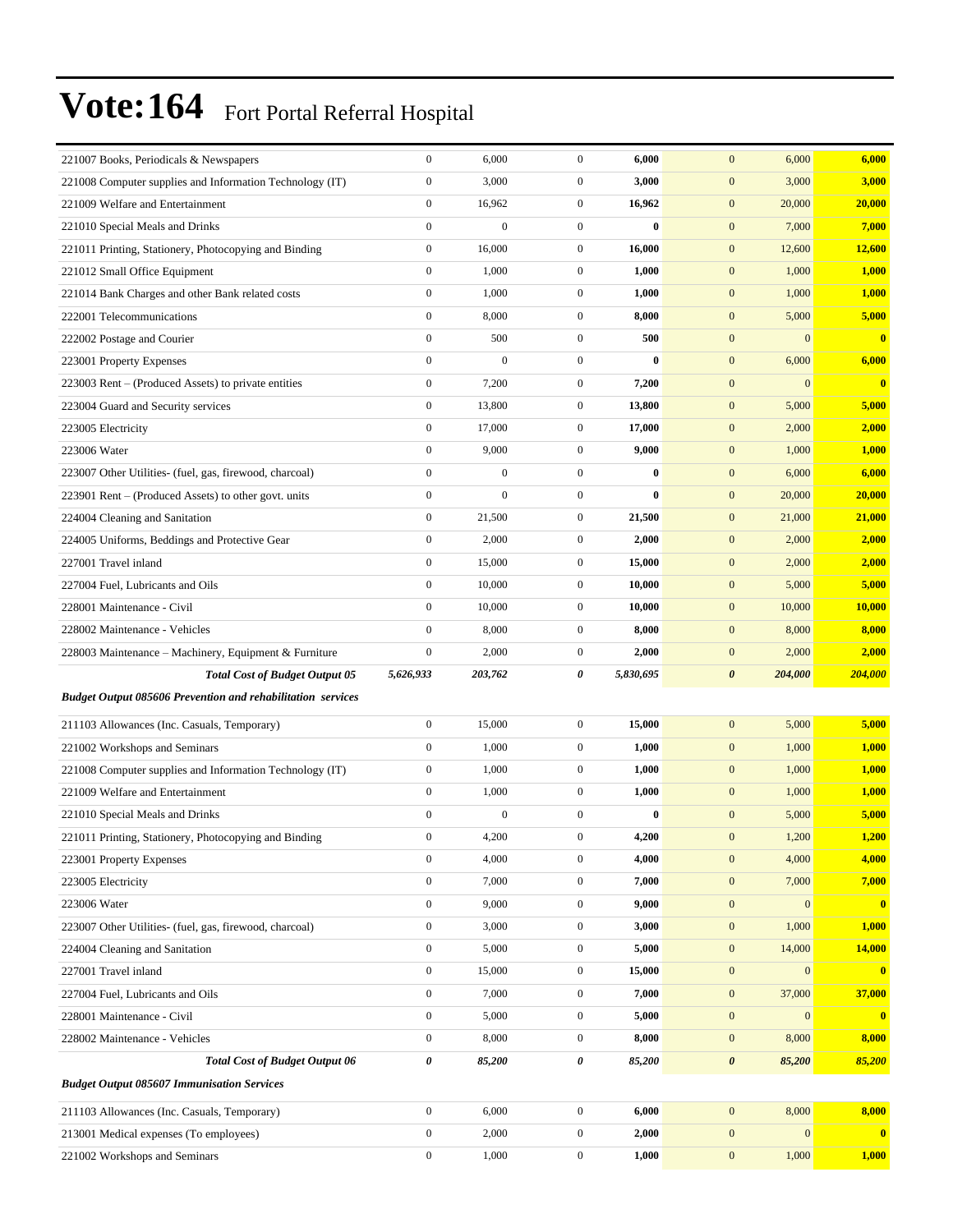| 221008 Computer supplies and Information Technology (IT)       | $\mathbf{0}$     | 1,000            | $\mathbf{0}$     | 1,000        | $\mathbf{0}$          | 1,000            | 1,000                   |
|----------------------------------------------------------------|------------------|------------------|------------------|--------------|-----------------------|------------------|-------------------------|
| 221009 Welfare and Entertainment                               | $\boldsymbol{0}$ | 1,000            | $\boldsymbol{0}$ | 1,000        | $\mathbf{0}$          | 1,000            | 1,000                   |
| 221011 Printing, Stationery, Photocopying and Binding          | $\boldsymbol{0}$ | 1,000            | $\mathbf{0}$     | 1,000        | $\mathbf{0}$          | 1,000            | 1,000                   |
| 222001 Telecommunications                                      | $\boldsymbol{0}$ | 5,000            | $\mathbf{0}$     | 5,000        | $\mathbf{0}$          | 5,000            | 5,000                   |
| 223005 Electricity                                             | $\boldsymbol{0}$ | 3,500            | $\mathbf{0}$     | 3,500        | $\boldsymbol{0}$      | 4,000            | 4,000                   |
| 223006 Water                                                   | $\mathbf{0}$     | 2,000            | $\mathbf{0}$     | 2,000        | $\mathbf{0}$          | 5,000            | 5,000                   |
| 227001 Travel inland                                           | $\boldsymbol{0}$ | 10,000           | $\mathbf{0}$     | 10,000       | $\mathbf{0}$          | 1,000            | 1,000                   |
| 227004 Fuel, Lubricants and Oils                               | $\boldsymbol{0}$ | 6,000            | $\mathbf{0}$     | 6,000        | $\mathbf{0}$          | 16,000           | 16,000                  |
| 228001 Maintenance - Civil                                     | $\boldsymbol{0}$ | 2,000            | $\mathbf{0}$     | 2,000        | $\mathbf{0}$          | 2,000            | 2,000                   |
| <b>Total Cost of Budget Output 07</b>                          | $\pmb{\theta}$   | 40,500           | 0                | 40,500       | $\boldsymbol{\theta}$ | 45,000           | 45,000                  |
| <b>Budget Output 085619 Human Resource Management Services</b> |                  |                  |                  |              |                       |                  |                         |
| 211103 Allowances (Inc. Casuals, Temporary)                    | $\boldsymbol{0}$ | 4,000            | $\overline{0}$   | 4,000        | $\mathbf{0}$          | $\overline{0}$   | $\bf{0}$                |
| 212102 Pension for General Civil Service                       | $\mathbf{0}$     | 447,026          | $\mathbf{0}$     | 447,026      | $\mathbf{0}$          | 514,747          | 514,747                 |
| 213004 Gratuity Expenses                                       | $\boldsymbol{0}$ | 570,367          | $\mathbf{0}$     | 570,367      | $\mathbf{0}$          | 583,851          | 583,851                 |
| 221002 Workshops and Seminars                                  | $\boldsymbol{0}$ | 10,000           | $\mathbf{0}$     | 10,000       | $\mathbf{0}$          | $\boldsymbol{0}$ | $\bf{0}$                |
| 221007 Books, Periodicals & Newspapers                         | $\boldsymbol{0}$ | 600              | $\overline{0}$   | 600          | $\boldsymbol{0}$      | $\boldsymbol{0}$ | $\bf{0}$                |
| 221008 Computer supplies and Information Technology (IT)       | $\boldsymbol{0}$ | 4,000            | $\overline{0}$   | 4,000        | $\mathbf{0}$          | $\overline{0}$   | $\bf{0}$                |
| 221009 Welfare and Entertainment                               | $\mathbf{0}$     | 17,460           | $\mathbf{0}$     | 17,460       | $\mathbf{0}$          | $\boldsymbol{0}$ | $\bf{0}$                |
| 221010 Special Meals and Drinks                                | $\boldsymbol{0}$ | $\overline{0}$   | $\mathbf{0}$     | $\bf{0}$     | $\mathbf{0}$          | 795              | 795                     |
| 221011 Printing, Stationery, Photocopying and Binding          | $\boldsymbol{0}$ | 10,000           | $\mathbf{0}$     | 10,000       | $\mathbf{0}$          | 1,600            | 1,600                   |
| 221020 IPPS Recurrent Costs                                    | $\boldsymbol{0}$ | 6,000            | $\mathbf{0}$     | 6,000        | $\mathbf{0}$          | 10,000           | 10,000                  |
| 222001 Telecommunications                                      | $\mathbf{0}$     | 2,400            | $\overline{0}$   | 2,400        | $\mathbf{0}$          | 2,400            | 2,400                   |
| 224004 Cleaning and Sanitation                                 | $\boldsymbol{0}$ | 2,000            | $\mathbf{0}$     | 2,000        | $\mathbf{0}$          | 4,000            | 4,000                   |
| 227004 Fuel, Lubricants and Oils                               | $\boldsymbol{0}$ | 15,000           | $\mathbf{0}$     | 15,000       | $\mathbf{0}$          | 7,000            | 7,000                   |
| 228002 Maintenance - Vehicles                                  | $\boldsymbol{0}$ | 8,000            | $\mathbf{0}$     | 8,000        | $\boldsymbol{0}$      | $\boldsymbol{0}$ | $\bf{0}$                |
| <b>Total Cost of Budget Output 19</b>                          | 0                | 1,096,853        | 0                | 1,096,853    | $\boldsymbol{\theta}$ | 1,124,393        | 1,124,393               |
| <b>Budget Output 085620 Records Management Services</b>        |                  |                  |                  |              |                       |                  |                         |
| 211103 Allowances (Inc. Casuals, Temporary)                    | $\boldsymbol{0}$ | 4,000            | $\overline{0}$   | 4,000        | $\mathbf{0}$          | 8,500            | 8,500                   |
| 221002 Workshops and Seminars                                  | $\mathbf{0}$     | 4,000            | $\mathbf{0}$     | 4,000        | $\mathbf{0}$          | $\boldsymbol{0}$ | $\bf{0}$                |
| 221008 Computer supplies and Information Technology (IT)       | $\mathbf{0}$     | 1,000            | $\mathbf{0}$     | 1,000        | $\mathbf{0}$          | 9,500            | 9,500                   |
| 221009 Welfare and Entertainment                               | $\boldsymbol{0}$ | 500              | $\boldsymbol{0}$ | 500          | $\boldsymbol{0}$      | 500              | <b>500</b>              |
| 221011 Printing, Stationery, Photocopying and Binding          | $\boldsymbol{0}$ | 10,000           | $\overline{0}$   | 10,000       | $\boldsymbol{0}$      | 20,000           | 20,000                  |
| 222001 Telecommunications                                      | $\boldsymbol{0}$ | $\boldsymbol{0}$ | $\boldsymbol{0}$ | $\bf{0}$     | $\mathbf{0}$          | 5,000            | 5,000                   |
| 223005 Electricity                                             | $\boldsymbol{0}$ | $\boldsymbol{0}$ | $\overline{0}$   | $\bf{0}$     | $\mathbf{0}$          | 44,500           | 44,500                  |
| 223006 Water                                                   | $\boldsymbol{0}$ | $\boldsymbol{0}$ | $\overline{0}$   | $\bf{0}$     | $\mathbf{0}$          | 39,263           | 39,263                  |
| 224004 Cleaning and Sanitation                                 | $\boldsymbol{0}$ | $\boldsymbol{0}$ | $\boldsymbol{0}$ | $\bf{0}$     | $\mathbf{0}$          | 4,000            | 4,000                   |
| 227001 Travel inland                                           | $\boldsymbol{0}$ | $\boldsymbol{0}$ | $\overline{0}$   | $\bf{0}$     | $\mathbf{0}$          | 3,000            | 3,000                   |
| 227004 Fuel, Lubricants and Oils                               | $\boldsymbol{0}$ | $\boldsymbol{0}$ | $\boldsymbol{0}$ | $\bf{0}$     | $\mathbf{0}$          | 15,000           | <b>15,000</b>           |
| 228002 Maintenance - Vehicles                                  | $\mathbf{0}$     | $\boldsymbol{0}$ | $\boldsymbol{0}$ | $\bf{0}$     | $\boldsymbol{0}$      | 2,100            | 2,100                   |
| <b>Total Cost of Budget Output 20</b>                          | $\pmb{\theta}$   | 19,500           | 0                | 19,500       | $\pmb{\theta}$        | 151,363          | 151,363                 |
| <b>Total Cost Of Outputs Provided</b>                          | 5,626,933        | 2,828,151        | $\bf{0}$         | 8,455,084    | 5,693,525             | 2,909,356        | 8,602,881               |
| <b>Arrears</b>                                                 | Wage             | Non Wage         | AIA              | <b>Total</b> | Wage                  | Non Wage         | <b>Total</b>            |
| <b>Budget Output 085699 Arrears</b>                            |                  |                  |                  |              |                       |                  |                         |
| 321612 Water arrears(Budgeting)                                | $\boldsymbol{0}$ | 31,005           | $\boldsymbol{0}$ | 31,005       | $\mathbf{0}$          | $\boldsymbol{0}$ | $\overline{\mathbf{0}}$ |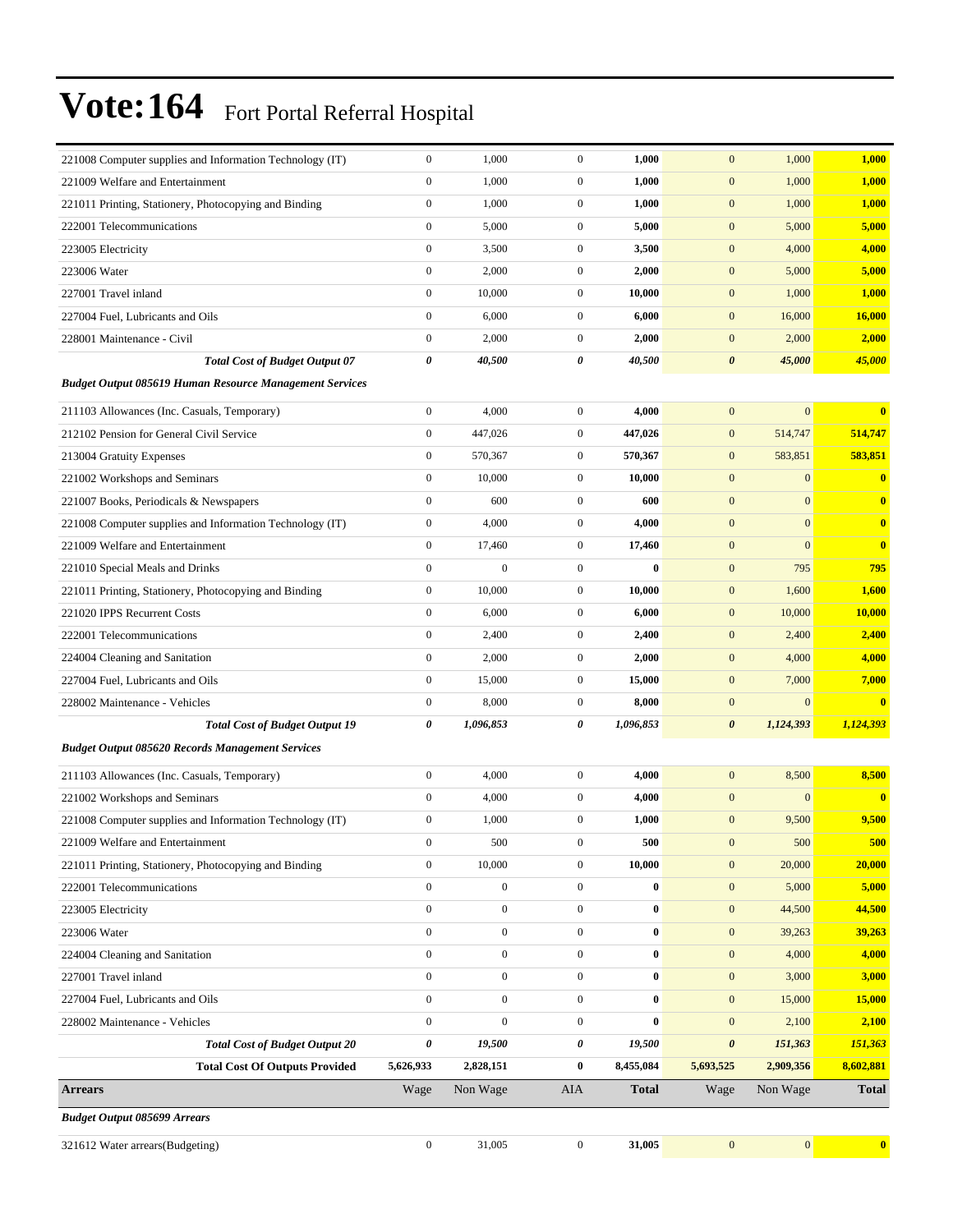| 321614 Electricity arrears (Budgeting)                               | $\boldsymbol{0}$ | 95,827                  | $\boldsymbol{0}$ | 95,827           | $\mathbf{0}$          | $\mathbf{0}$               | $\bf{0}$                |
|----------------------------------------------------------------------|------------------|-------------------------|------------------|------------------|-----------------------|----------------------------|-------------------------|
| <b>Total Cost of Budget Output 99</b>                                | 0                | 126,832                 | 0                | 126,832          | $\boldsymbol{\theta}$ | $\boldsymbol{\theta}$      | $\boldsymbol{\theta}$   |
| <b>Total Cost Of Arrears</b>                                         | $\bf{0}$         | 126,832                 | $\bf{0}$         | 126,832          | $\bf{0}$              | $\bf{0}$                   | $\bf{0}$                |
| <b>Total Cost for Department 01</b>                                  | 5,626,933        | 2,954,983               | $\bf{0}$         | 8,581,916        | 5,693,525             | 2,909,356                  | 8,602,881               |
| <b>Total Excluding Arrears</b>                                       | 5,626,933        | 2,828,151               | $\mathbf{0}$     | 8,455,084        | 5,693,525             | 2,909,356                  | 8,602,881               |
| Department 02 Fort Portal Referral Hospital Internal Audit           |                  |                         |                  |                  |                       |                            |                         |
| Thousand Uganda Shillings                                            |                  | 2020/21 Approved Budget |                  |                  |                       | 2021/22 Approved Estimates |                         |
| <b>Outputs Provided</b>                                              | Wage             | Non Wage                | AIA              | <b>Total</b>     | Wage                  | Non Wage                   | <b>Total</b>            |
| Budget Output 085605 Hospital Management and support services        |                  |                         |                  |                  |                       |                            |                         |
| 211103 Allowances (Inc. Casuals, Temporary)                          | $\boldsymbol{0}$ | 4,000                   | $\overline{0}$   | 4,000            | $\boldsymbol{0}$      | 8,000                      | 8,000                   |
| 221002 Workshops and Seminars                                        | $\boldsymbol{0}$ | 2,000                   | $\mathbf{0}$     | 2,000            | $\mathbf{0}$          | $\mathbf{0}$               | $\overline{\mathbf{0}}$ |
| 221007 Books, Periodicals & Newspapers                               | $\boldsymbol{0}$ | 600                     | $\mathbf{0}$     | 600              | $\mathbf{0}$          | 600                        | 600                     |
| 221008 Computer supplies and Information Technology (IT)             | $\boldsymbol{0}$ | 1,000                   | $\mathbf{0}$     | 1,000            | $\mathbf{0}$          | 1,000                      | 1,000                   |
| 221009 Welfare and Entertainment                                     | $\boldsymbol{0}$ | 2,000                   | $\boldsymbol{0}$ | 2,000            | $\mathbf{0}$          | 600                        | 600                     |
| 221011 Printing, Stationery, Photocopying and Binding                | $\boldsymbol{0}$ | 1,000                   | $\mathbf{0}$     | 1,000            | $\mathbf{0}$          | 1,000                      | 1,000                   |
| 221012 Small Office Equipment                                        | $\boldsymbol{0}$ | 800                     | $\mathbf{0}$     | 800              | $\mathbf{0}$          | 800                        | 800                     |
| 222001 Telecommunications                                            | $\boldsymbol{0}$ | 1,200                   | $\mathbf{0}$     | 1,200            | $\mathbf{0}$          | 1,200                      | 1,200                   |
| 227001 Travel inland                                                 | $\boldsymbol{0}$ | 3,800                   | $\mathbf{0}$     | 3,800            | $\mathbf{0}$          | $\mathbf{0}$               | $\overline{\mathbf{0}}$ |
| 227004 Fuel. Lubricants and Oils                                     | $\boldsymbol{0}$ | $\mathbf{0}$            | $\boldsymbol{0}$ | $\bf{0}$         | $\mathbf{0}$          | 3,200                      | 3,200                   |
| <b>Total Cost of Budget Output 05</b>                                | 0                | 16,400                  | 0                | 16,400           | $\boldsymbol{\theta}$ | 16,400                     | 16,400                  |
| <b>Total Cost Of Outputs Provided</b>                                | $\bf{0}$         | 16,400                  | $\bf{0}$         | 16,400           | $\bf{0}$              | 16,400                     | 16,400                  |
| <b>Total Cost for Department 02</b>                                  | $\bf{0}$         | 16,400                  | $\bf{0}$         | 16,400           | $\bf{0}$              | 16,400                     | 16,400                  |
| <b>Total Excluding Arrears</b>                                       | $\boldsymbol{0}$ | 16,400                  | $\boldsymbol{0}$ | 16,400           | $\mathbf{0}$          | 16,400                     | 16,400                  |
| <b>Department 03 Fort Portal Regional Maintenance</b>                |                  |                         |                  |                  |                       |                            |                         |
| Thousand Uganda Shillings                                            |                  | 2020/21 Approved Budget |                  |                  |                       | 2021/22 Approved Estimates |                         |
| <b>Outputs Provided</b>                                              | Wage             | Non Wage                | AIA              | <b>Total</b>     | Wage                  | Non Wage                   | <b>Total</b>            |
| <b>Budget Output 085605 Hospital Management and support services</b> |                  |                         |                  |                  |                       |                            |                         |
| 211103 Allowances (Inc. Casuals, Temporary)                          | $\boldsymbol{0}$ | 12,000                  | $\boldsymbol{0}$ | 12,000           | $\mathbf{0}$          | 14,000                     | 14,000                  |
| 221002 Workshops and Seminars                                        | $\boldsymbol{0}$ | 8,000                   | $\mathbf{0}$     | 8,000            | $\mathbf{0}$          | 2,500                      | 2,500                   |
| 221003 Staff Training                                                | $\boldsymbol{0}$ | 10,000                  | $\boldsymbol{0}$ | 10,000           | $\boldsymbol{0}$      | 1,000                      | 1,000                   |
| 221008 Computer supplies and Information Technology (IT)             | $\boldsymbol{0}$ | 1,000                   | $\overline{0}$   | 1,000            | $\boldsymbol{0}$      | $\mathbf{0}$               | $\mathbf{0}$            |
| 221009 Welfare and Entertainment                                     | $\boldsymbol{0}$ | 4,000                   | $\boldsymbol{0}$ | 4,000            | $\boldsymbol{0}$      | 4,000                      | 4,000                   |
| 221011 Printing, Stationery, Photocopying and Binding                | $\boldsymbol{0}$ | 6,000                   | $\boldsymbol{0}$ | 6,000            | $\mathbf{0}$          | $\mathbf{0}$               | $\mathbf{0}$            |
| 222001 Telecommunications                                            | $\boldsymbol{0}$ | 1,500                   | $\boldsymbol{0}$ | 1,500            | $\boldsymbol{0}$      | 1,500                      | 1,500                   |
| 222003 Information and communications technology (ICT)               | $\boldsymbol{0}$ | $\boldsymbol{0}$        | $\boldsymbol{0}$ | $\boldsymbol{0}$ | $\boldsymbol{0}$      | 2,000                      | 2,000                   |
| 223001 Property Expenses                                             | $\boldsymbol{0}$ | 500                     | $\boldsymbol{0}$ | 500              | $\boldsymbol{0}$      | $\mathbf{0}$               | $\mathbf{0}$            |
| 223005 Electricity                                                   | $\boldsymbol{0}$ | 2,000                   | $\boldsymbol{0}$ | 2,000            | $\boldsymbol{0}$      | 16,000                     | 16,000                  |
| 223006 Water                                                         | $\boldsymbol{0}$ | 1,000                   | $\boldsymbol{0}$ | 1,000            | $\mathbf{0}$          | 9,000                      | 9,000                   |
| 223007 Other Utilities- (fuel, gas, firewood, charcoal)              | $\boldsymbol{0}$ | 4,000                   | $\boldsymbol{0}$ | 4,000            | $\boldsymbol{0}$      | $\mathbf{0}$               | $\mathbf{0}$            |